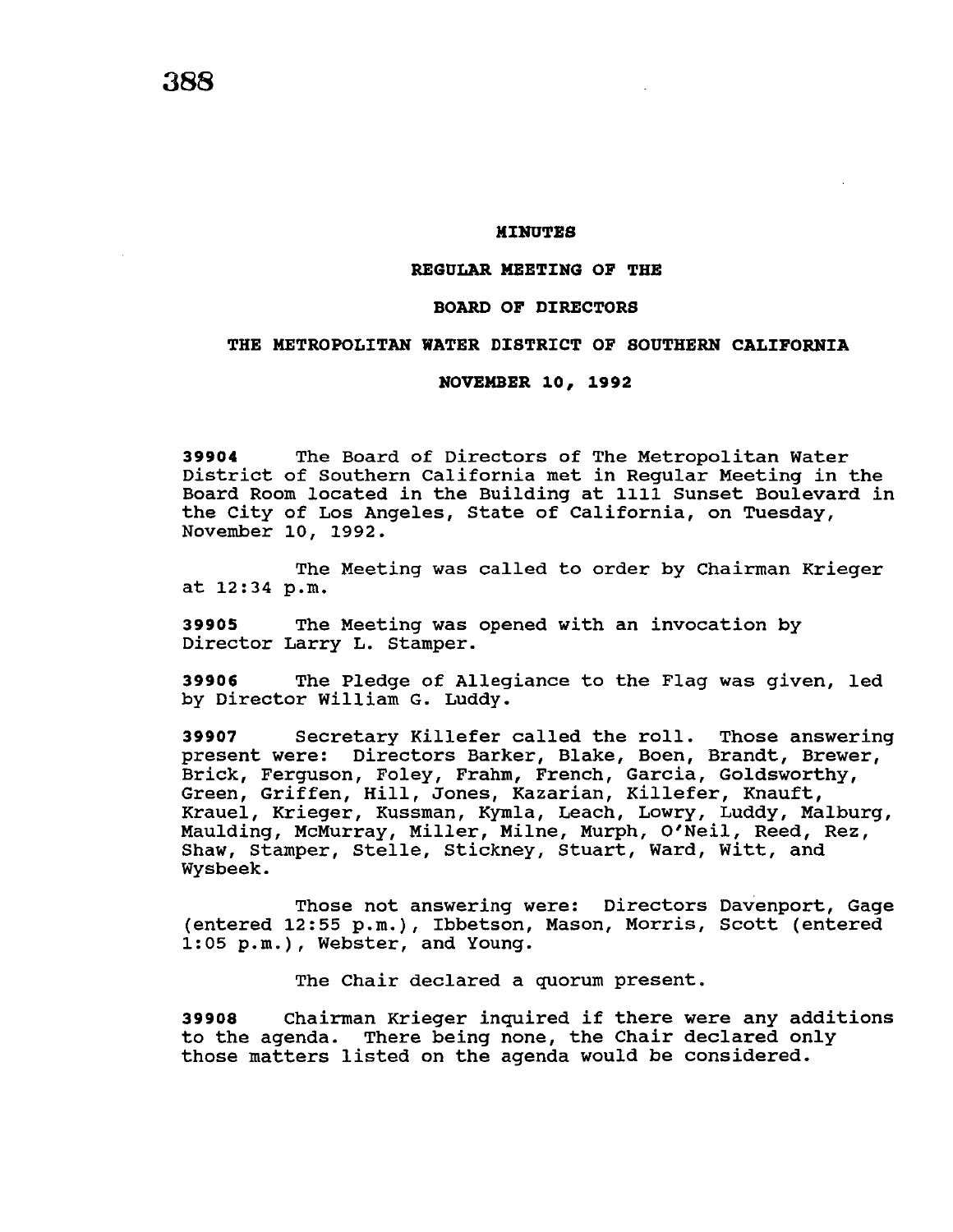**39909** Chairman Krieger invited members of the public to address the Board on matters within the Board's jurisdiction. No member of the public responded.

**39910** There being no objection, the Chair ordered the reading of the Minutes of October 7 and October 13, 1992, dispensed with, copies having been mailed to all Directors.

Director Blake moved, seconded by Director Shaw, that the foregoing Minutes be approved as mailed.

Director Brandt requested the October 7 Minutes be revised to reflect that he announced his fiance is employed with the law firm of Morrison & Foerster.

As revised, the foregoing Minutes were approved.

**39911** Vice Chair Witt moved, seconded by Director Griffen and carried, amending Sections 2200 and 2202 of the Administrative Code to read as shown in Attachment A to Chair-Elect Gage's letter of October 26, 1992, thereby approving the increase in the number of Vice Chairs from three to four.

**39912** Special Nominating Committee Chairman stuart moved, seconded by Director Barker and carried, deferring the election of the Vice Chairs and Board Secretary to the Meeting of December 8, thereby waiving the provisions of Section 2202 of the Administrative Code.

**39913** Chairman Krieger announced the Executive Committee adjourned its meeting to November 24, at 1:00 p.m. to conduct a workshop to develop its goals and objectives, and urged all Directors to attend.

**<sup>39914</sup>**Chairman Krieger announced that the letter from the Subcommittee on Tours dated October 29, 1992, presenting a modified 1992-93 tour program, has been deferred.

**39915** Vice Chair Witt moved, seconded by Director Kussman and carried, authorizing the preparation of Commendatory Resolutions for former Directors Robert J. Abernethy who represented the City of Los Angeles, and Michael D. Madigan who represented the San Diego County Water Authority.

Director Gage took his seat at 12:55 p.m.

**39916** Vice Chair Witt moved, seconded by Director Blake and carried, approving the recommendation of the Executive Committee that Director John M. Leach be assigned to the Land and the Organization and Personnel Committees.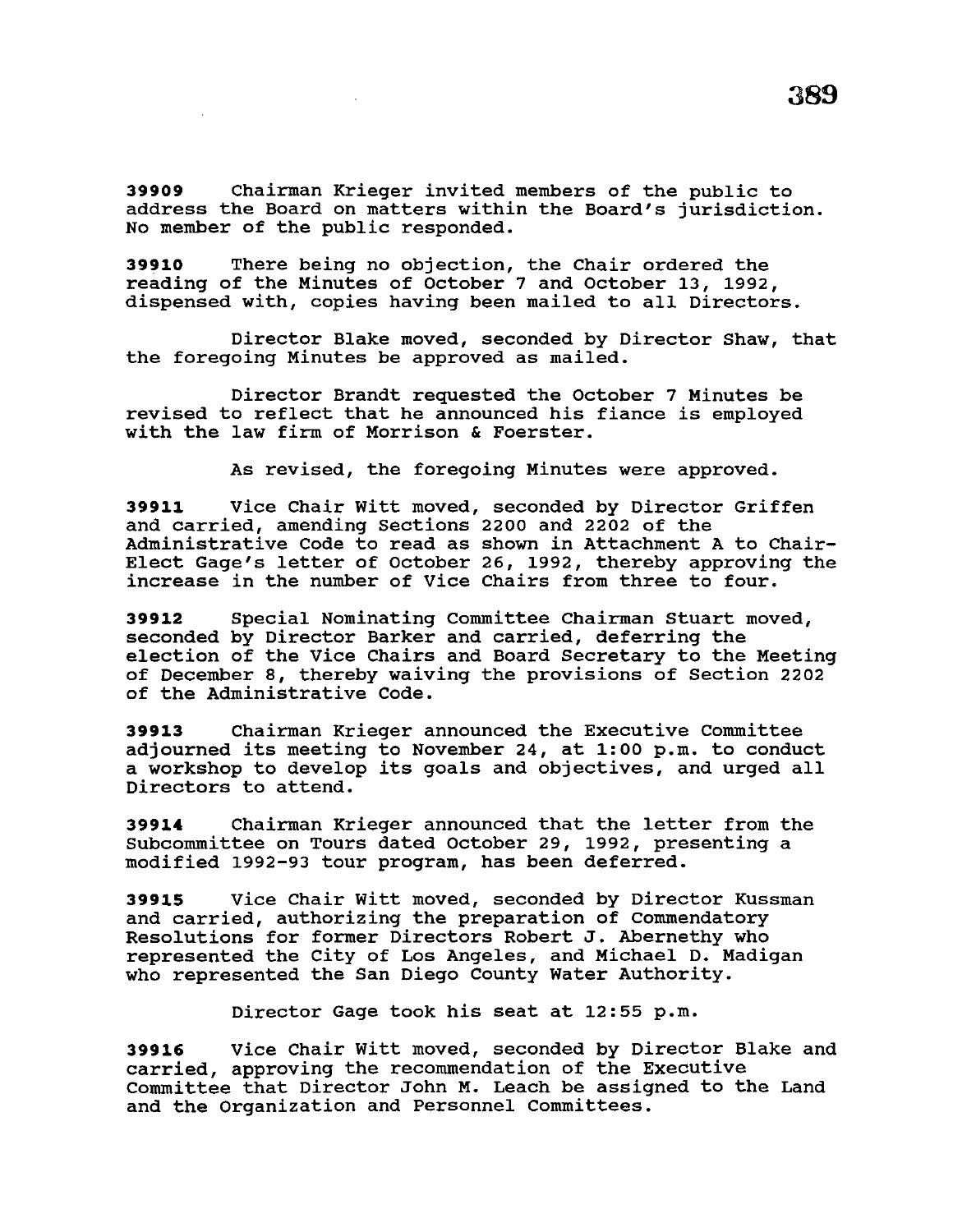**39917** search Committee for General Counsel Chairman Rez moved, seconded by Director Barker and carried, approving the recommendations contained in the committee's letter dated November 4, 1992, thereby approving (1) retaining Robert J. Logan, Esq., at the rate of \$165 per hour plus reasonable and necessary expenses, as the consultant to assist in the selection of the General Counsel; and (2) reimbursing all participants in the interview for reasonable and necessary expenses incurred for travel from outside the Los Angeles metropolitan area.

**39918** Director Reed moved, seconded by Director Gage and carried, granting the requests for sixty-day leaves of absence for:

Director Alf W. Brandt, commencing November 20, 1992 Director Edward L. Kussman, commencing December 1, 1992

**39919** Assistant General Manager Horne reported procedures are being instituted to ensure the operations of Metropolitan continue effectively and efficiently during this period of financial austerity as well as meeting the Board's goals and objectives. The program for the women and minority-owned businesses has been implemented, he said, and will require the hiring of a contract administrator.

Assistant General Manager Balcerzak commended the Water Quality Division for virtually eliminating the taste and odor problems during the past five years. He advised that the San Joaquin Reservoir is being drawn down for cleaning. The pump rehabilitation program is in its final stage and upon completion Metropolitan will operate 45 pumps which will exceed the efficiency of the current state-of-the-art pumps, he said.

Chief of Operations Singer reported that deliveries under the Seasonal Storage Program in October amounted to 206,000 acre-feet of water, which is less than anticipated. He advised that during 1992, water sales amounted to about 2.2 million acre-feet, less than the previous year. Due to the reduced deliveries anticipated during the current water year,<br>about 190.000 acre-feet of water can be stored, he said. It about 190,000 acre-feet of water can be stored, he said. is projected that the state Water Project will deliver only ten- to twenty-percent of Metropolitan's allocation in December. With a full Colorado River Aqueduct, and the carryover storage water, it might not be necessary to implement a higher stage under the Incremental Interruption and Conservation Plan, he said. He announced that before each Director is a copy of the Department of Water Resources technical information paper, "The Hydrology of the 1987-1992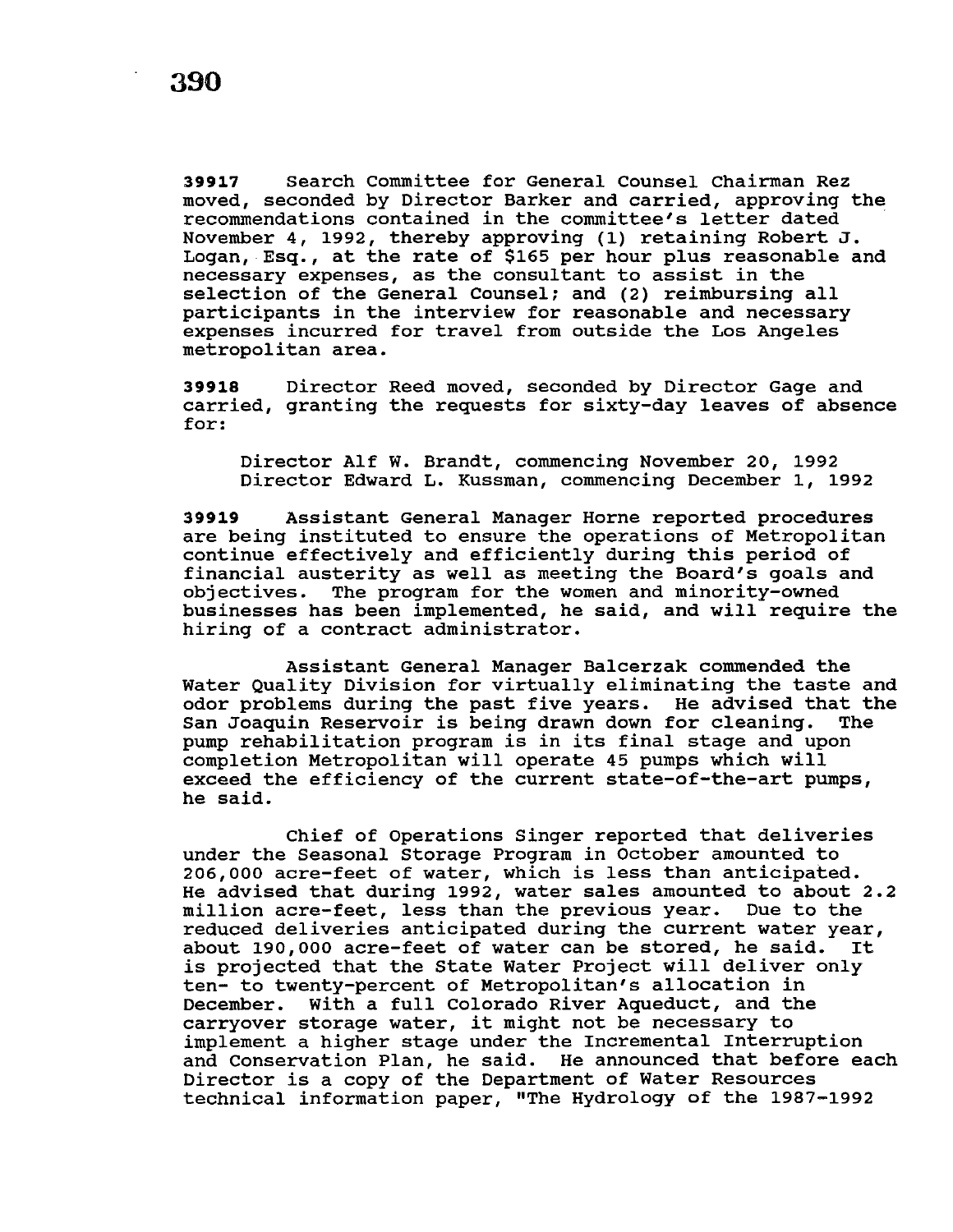California Drought", prepared by Maurice Roos, Chief Hydrologist.

Chief Engineer Snyder gave a slide-illustrated presentation on the projects being constructed under the Capital Improvement Program.

Assistant General Manager Georgeson reported on the continuing efforts by staff to search out water marketing opportunities. It is anticipated, he said, that a land fallowing contract with Imperial Irrigation District will be<br>presented to the Board for approval in the near future. He presented to the Board for approval in the near future. advised that staff is negotiating with Semitropic Water District, a Kern County Water District agency, to arrange an agreement for the storage of water in its groundwater basin during wet years for use in dry years.

**39920** General Manager Boronkay reported the Central Valley Reform legislation was signed into law by the President, but that the program can only be successful if all interests cooperate.

On behalf of the Board, Director Brick commended the staff for the major role it played in the successful passage of the Central Valley Reform Act. He predicted that this Act will be recognized as the most significant legislation affecting California water policy in fifty years.

**39921** General Counsel Vendig reported the city of Monterey Park filed suit against Metropolitan alleging that the EIR on the Garvey Reservoir Restoration Project is legally inadequate, as well as charging the actions of the Board in reaching its decision on this matter are possibly in violation of the Brown Act. Metropolitan's efforts in the case of Arizona v. California, the Indian Reservation boundary dispute, is presently concentrated on preventing the possible diversion of about 21,000 acre-feet of water by the Colorado River Indian Reservation, he said. He announced that Metropolitan will participate in the proceeding opened by the State Water Resources Control Board regarding alleged water quality standard violations in the Bay/Delta.

**39922** Chairman Krieger announced Agenda Item 7-4, the General Manager's letter dated october 27, 1992, regarding the proposed Dyer Road Well Field Color Removal Project, has been deferred.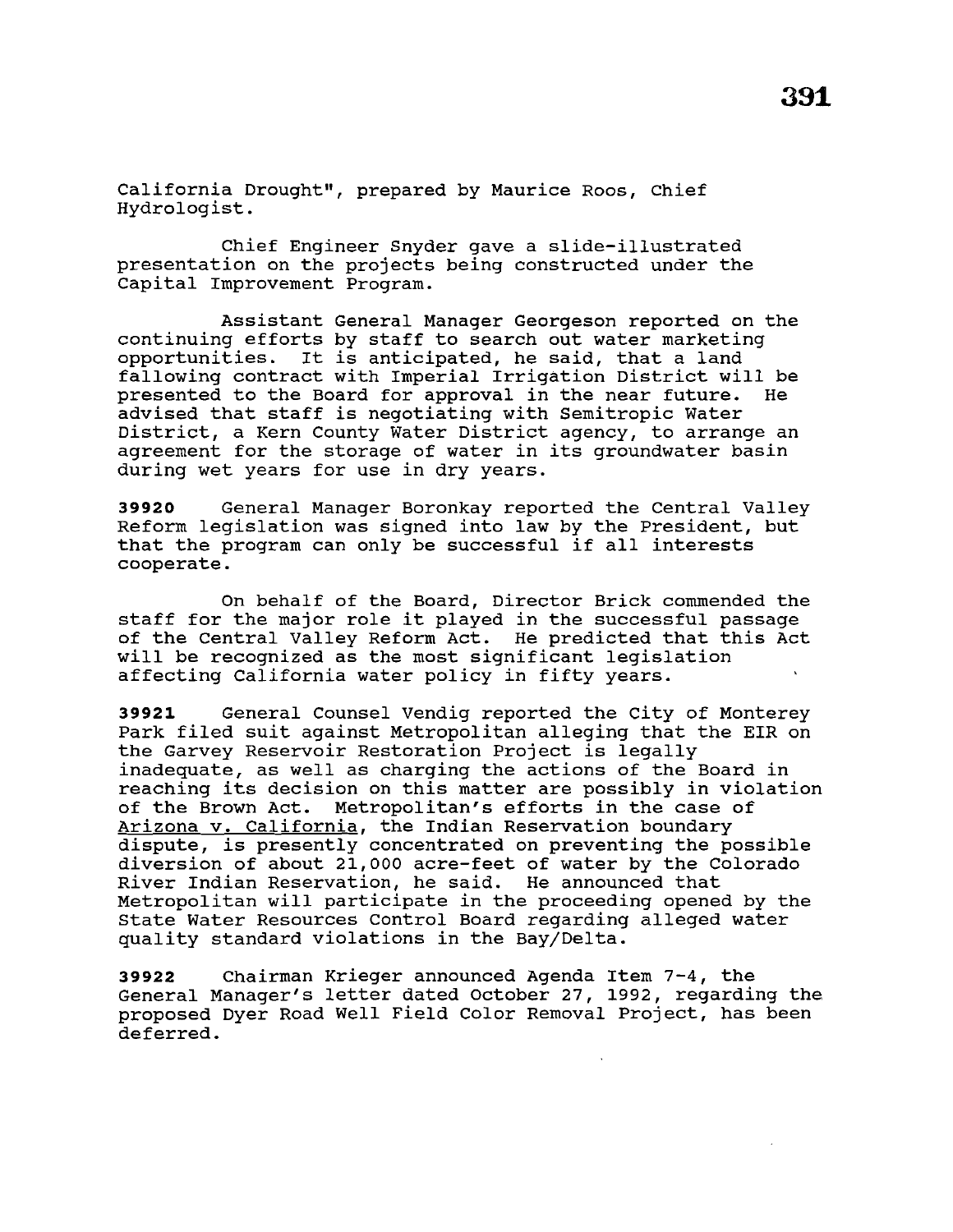**39923** Chairman Krieger announced Agenda Item 7-9, the General Manager's letter dated october 26, 1992, regarding a contract for building maintenance services, has been withdrawn.

Director Brandt moved, seconded by Director Blake, and the Board approved the Consent Calendar Items, M.I. **39924**  through M.I. **39929,** as follows:

**39924** Authorized (1) the General Manager to have all work performed for preliminary design for a Hazardous Waste Storage Area at the La Verne facility; and (2) the appropriation of \$150,000 from the 1991 Revenue Bond Construction Fund to finance all estimated costs for its preliminary design for a

**39925** Amended Sections 5200 and 5201 of the Administrative Code to read as set forth in Attachment A to the General Manager's letter dated October 21, 1992, to provide reference to the new fund established in connection with the Water Standby Parcel Charge program.

Directors Brandt, Gage, Garcia, Green, Kussman, Luddy, Scott, and Shaw requested to be recorded as abstaining.

**39926** Amended Section 8115(d) of the Administrative Code to read as set forth in Attachment A to the General Manager's letter dated October 13, 1992, thereby authorizing the General Manager to issue change orders for capital construction contracts *in* amounts up to \$250,000 per contract or an aggregate amount not to exceed five percent of the initial amount of the contract, whichever is greater.

**39927** Approved a contribution of \$87,5000 to the state Water Contractors' Bay/Delta general fund for continued participation in the State Water Resources Control Board's Bay/Delta Hearing and related proceedings for fiscal year 1992-92, as recommended in the General Manager's letter dated October 27, 1992.

**39928** Expressed support for the issues summarized *in* the General Manager's letter dated October 28 1992, as initial positions on amendments to the Safe Drinking Water Act during its reauthorization.

**39929** Expressed support for the Clean Water Act policy principles summarized in the General Manager's letter dated October 16, 1992, and authorized the General Manager to observe these principles in all Metropolitan's activities regarding the Clean Water Act.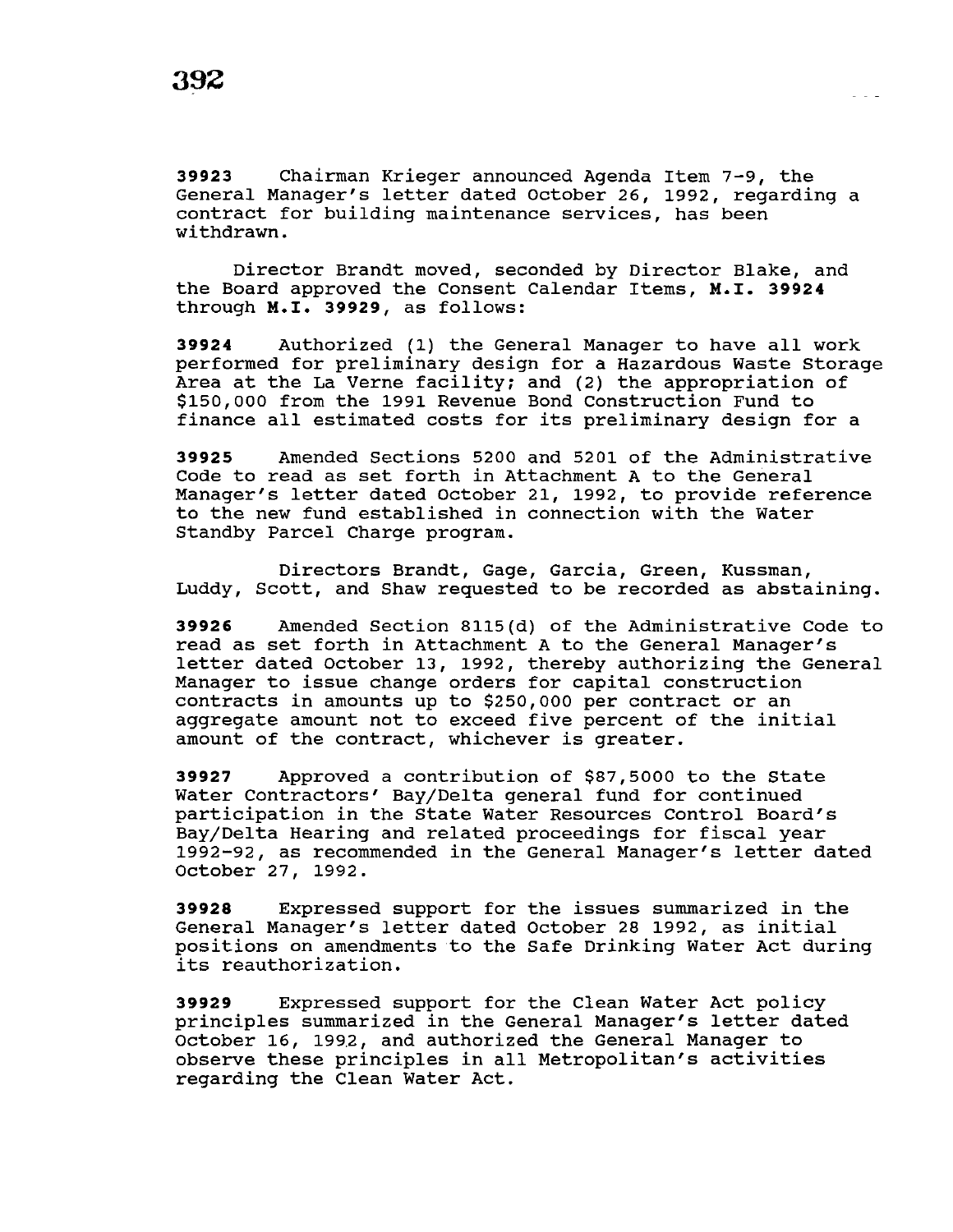**39930** Engineering and Operations Committee Chairman Boen reported the committee revised part one of the three-part motion contained in the General Manager's letter dated October 20, 1992 regarding the landfill project at the abandoned Eagle Mountain Mine, as well as recommending the word "sole" in paragraph 12 of the MOU be deleted.

Engineering and Operations Committee Chairman Boen then moved, seconded by Land Committee Vice Chairman Kussman and carried, approving, with the recommended revisions, the recommendations contained in the General Manager's three-part motion, as follows: The Board (1) reviewed and considered the information contained in the Final EIR of the Riverside County Board of Supervisors as set forth in the executive summary, the impact and mitigation tables, as well as the staff comments and presentations; (2) found that changes or alterations in the landfill project related to the Memorandum of Understanding are within the responsibility and jurisdiction of Riverside County, the U.S. Bureau of Land Management and additional public agencies other than Metropolitan; and (3) authorized the General Manager to execute the Memorandum of Understanding between Metropolitan and Kaiser Steel Resources, Inc., and Mine Reclamation Corporation, and further to enter into all grants or agreements to protect Metropolitan's rights and fulfill its obligations under such Memorandum of Understanding, subject to all being in form in form approved by the General Counsel.

Abstain: Directors Brandt, Kazarian, Reed

**39931** Water Problems Committee Chairman Barker moved, seconded by Finance and Insurance Committee Chairman Knauft and carried, approving the scheduling of a public hearing at the December 7, 1992 meeting of the Water Problems Committee at 1:30 p.m., so that interested parties may present their views regarding the General Manager's recommendation contained in his October 27, 1992, that effective January 1, 1993, the reclaimed water rate for the balance of fiscal year 1992-93 be set by the Board at \$113 per acre-foot; and that the Executive Secretary give notice to the public of the proposed change in rate.

**39932** Water Problems Committee Chairman Barker moved, seconded by Director stuart and carried, and the Board (1) reviewed and considered the Negative Declaration; and (2) authorized the General Manager to execute an agreement with Dudley Ridge Water District for Metropolitan to purchase a portion of Dudley Ridge's 1993 State Water Project entitlement water, substantially based upon the principles described in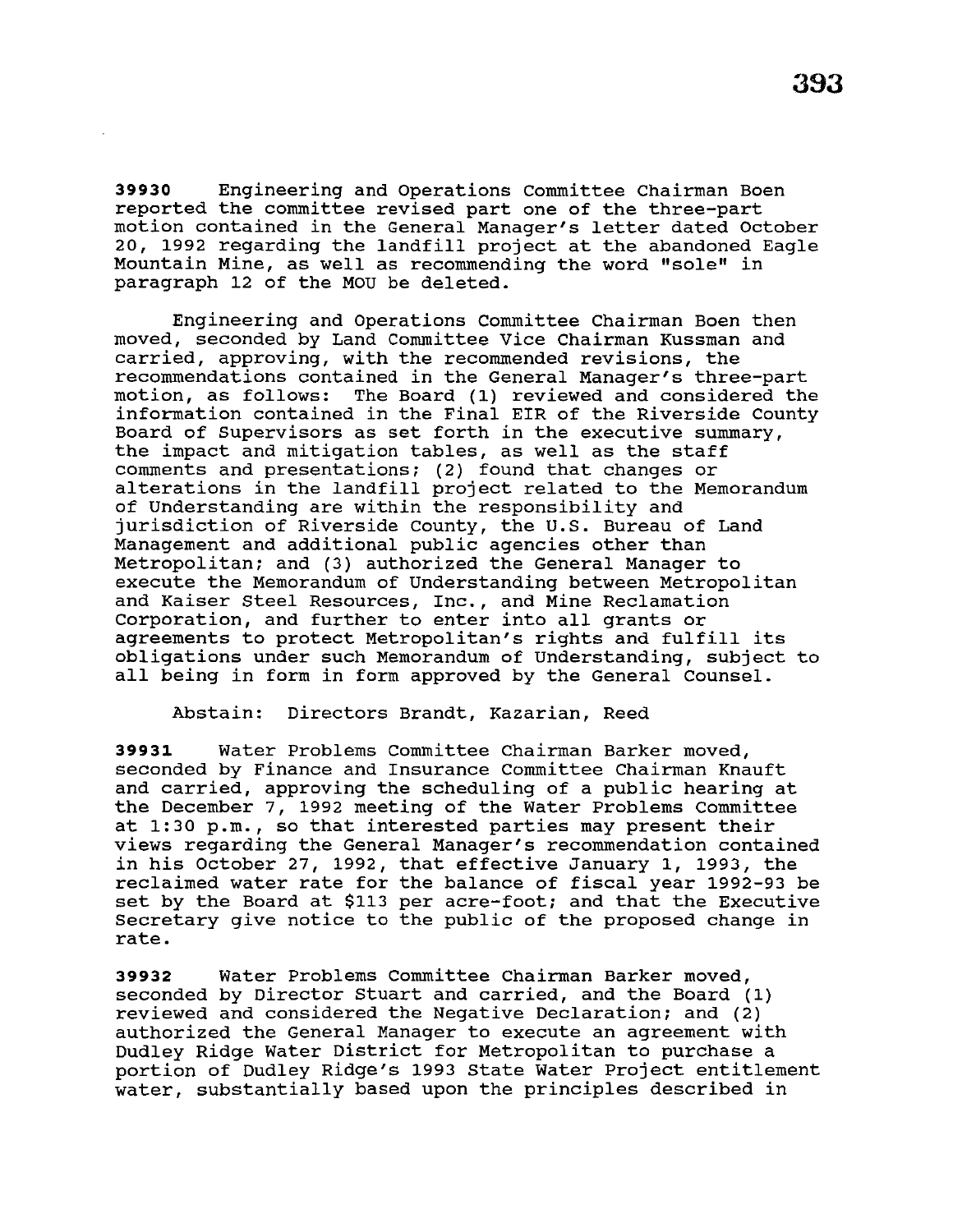the General Manager's letter of October 27, 1992, subject to the agreement being in form approved by the General counsel.

**39933** Engineering and Operations Committee Chairman Been moved, seconded by Organization and Personnel Committee Chairman Stelle, that the General Manager be authorized to enter into a Fourth Amendment of Agreement No. 2739 with James M. Montgomery Consulting Engineers, Inc., increasing the maximum amount payable to \$3,844,500 from \$3,261,300 to complete the final design of the Mills Expansion, to prepare the operation manuals as required by the upcoming Surface Water Treatment Rule regulation, and for continued off-site office space, as set forth in the General Manager's letter dated October 27, 1992.

Directors Milne, Murph, and Green stated they were not in favor of the practice of approving substantial increases in contracts for consultants on previously approved projects.

Chief Engineer Snyder advised that this increase, in large part, is due to the need to comply with the newly established Surface Water Treatment Rule regulation which necessitates a change in the scope of the work for the preparation of operation manuals. This regulation, he said, was not in effect at the time the contract was originally executed.

The motion was voted upon and carried.

Directors Green and Milne requested to be recorded as voting no.

Directors Garcia and Scott requested to be recorded as abstaining.

**39934** Engineering and Operations Committee Chairman Been moved, seconded by Organization and Personnel Committee Chairman Stelle and carried, authorizing the General Manager to execute a contract with Ebasco Services Incorporated, substantially on the terms stated in the General Manager's letter dated October 27, 1992, for design services on the Domenigoni Valley Reservoir Project subject to a ceiling on total expenditures under the contract of \$37,600,000; and that he also be authorized to execute contract amendments within this ceiling providing for changes in scope and for annual rate adjustments provided he determines such adjustments to be justified, subject to the contract being in form approved by the General Counsel.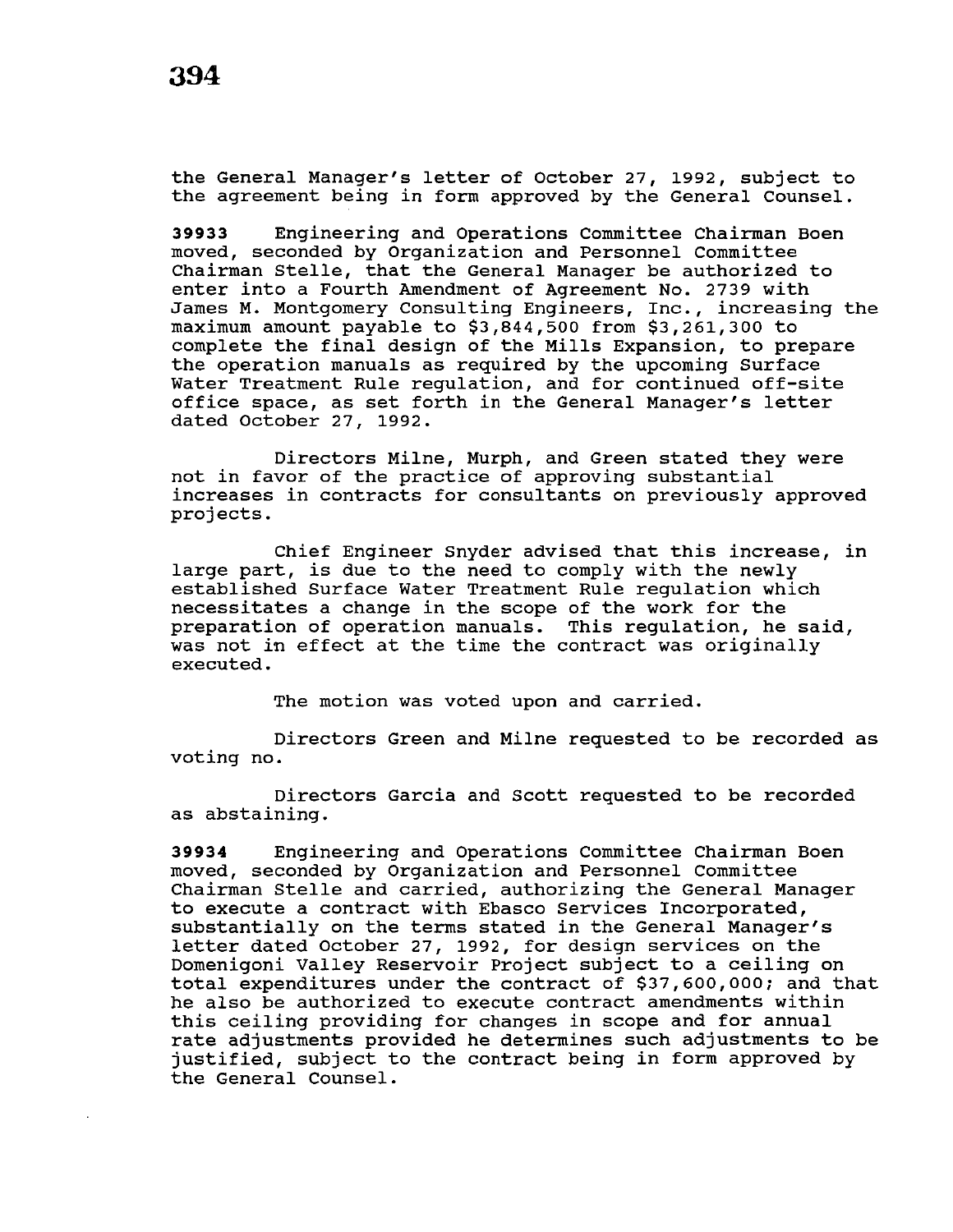Director Milne requested to be recorded as voting no.

Directors Brandt, Kymla, Reed, Scott requested to be recorded as abstaining.

**39935** Legal and Claims Committee Chairman Krauel moved, seconded by Director Stuart, that, by a two-thirds vote, the Board adopt **Resolution 8382** transmitted with the General Manager's letter dated October 26, 1992, declaring the necessity for the Domenigoni Valley Reservoir Project and for the properties described in Exhibit A attached thereto and directing the General Counsel to commence condemnation proceedings in Riverside County to Acquire the properties.

The Chair called for a vote on the motion. The Chair declared **Resolution 8382** was adopted by more than the required two-thirds vote, said resolution entitled:

**A RESOLUTION OF THE BOARD OF DIRECTORS OF THE METROPOLITAN WATER DISTRICT OF SOUTHERN CALIFORNIA DIRECTING THE CONDEMNATION OF CERTAIN PROPERTIES SITUATED IN RIVERSIDE COUNTY (DOMENIGONI VALLEY RESERVOIR PROJECT)** 

Director Kyrnla requested to be recorded as voting no.

**39936** Water Problems Committee Chairman Barker moved, seconded by Director Brandt and carried, adopting the principles to guide legislative actions in the area of water conservation as set forth in the General Manager's letter dated November 3, 1992.

**39937** At 1:48 p.m., the Chair called the Meeting into closed session to consider matters relating to litigation or potential litigation pursuant to Government Code Section<br>54956: Agenda Items I, 8-6, 8-7, and 8-10. Agenda Items I, 8-6, 8-7, and 8-10.

At 2:02 p.m., Chairman Krieger reconvened the Meeting in open session.

**39938** Chairman Krieger announced that in closed session the Board gave additional instructions to the Special Counsel retained to assist in resolving legal issues arising out of the space problems.

**39939** Chairman Krieger announced that in closed session the Board approved the recommendation contained in the General Manager's confidential letter dated October 20, 1992, regarding the acquisition of Domenigoni Valley Reservoir property designated as Parcel No. 144-1-233.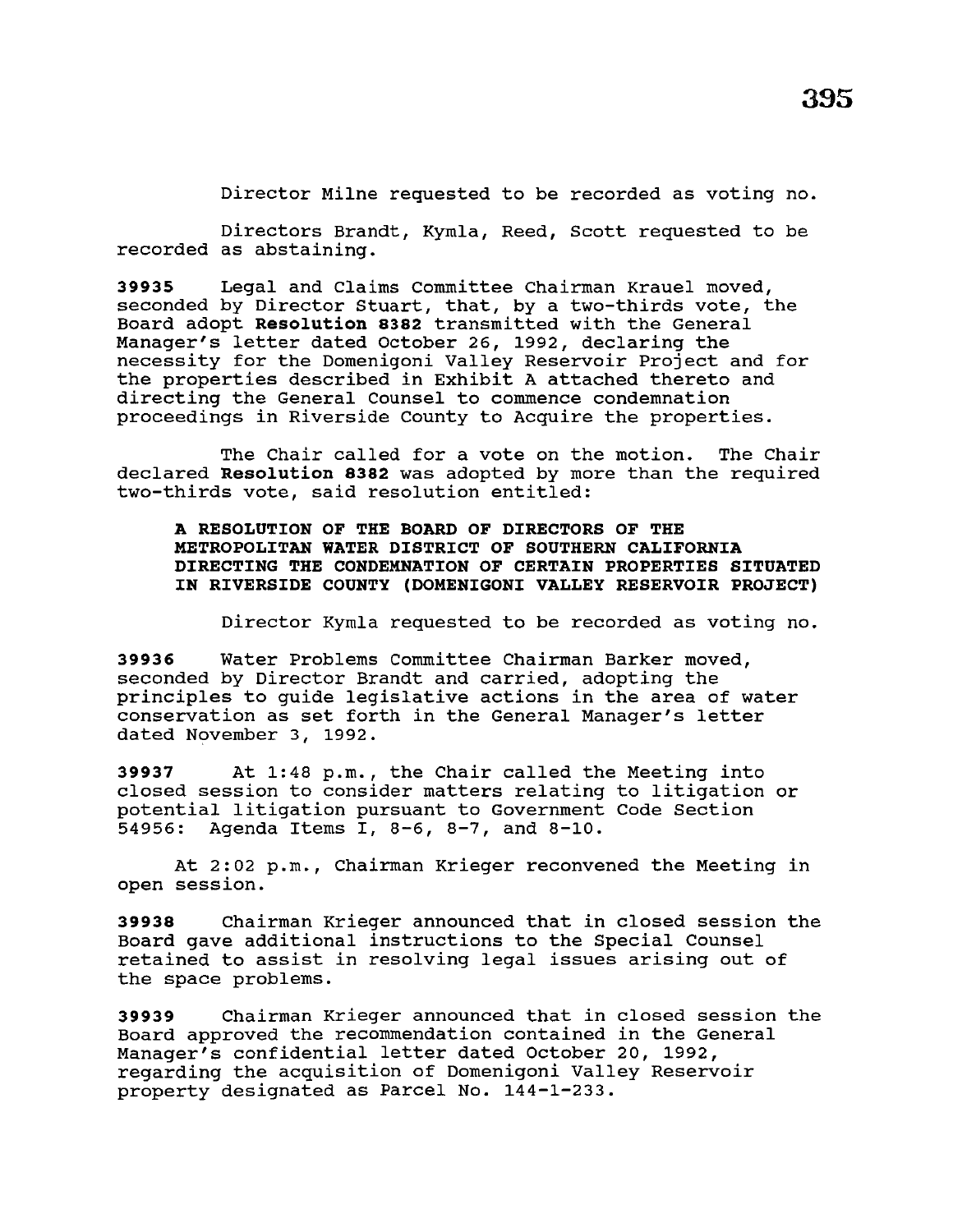**39940** Chairman Krieger announced that in closed session the Board approved the recommendation in the General Counsel's confidential letter dated October 20, 1992.

**39941** Chairman Krieger announced that in closed session the Board approved a recommendation contained in the confidential letter jointly signed by the General Manager and General Counsel dated November 5, 1992, regarding the Hemet Unified School District dispute.

**39942** Organization and Personnel Committee Chairman Stelle moved, seconded by Director Blake and carried, approving the appointment of Don L. Adams to the position of Chief of Operations effective the first payroll period in December 1992, replacing Paul R. Singer who is retiring, as recommended in the General Manager's letter before each Director dated November 9, 1992.

**39943** Director Brandt commented on the contents of the General Manager's letter dated October 20, 1992, submitting the semiannual report on Equal Employment Opportunity, noting the reduced percentage of the minorities in the work force during the six-month period. General Manager Boronkay advised that this condition is being carefully monitored and that it is anticipated the forthcoming semiannual report will reflect an improvement.

**39944** Director Shaw referred to the October 28, 1992, letter before each Director from Assemblywoman Lucille Roybal-Allard, congratulating Metropolitan on adopting a Minority and Women-Owned Business Enterprise Policy and Program.

**39945** Special Committee on Communications Chair Shaw reported on the activities of the Public Affairs Division in disseminating information to the general public on the Domenigoni Valley Reservoir Project. In this regard, she urged all Directors to attend the November 24 meeting of the Special Committee on Communications to participate in developing an outreach program to reach the rate payers.

**39946** The following listed communications were presented for the information of the Board:

- a. Reports of the General Manager:
	- i. Activities for the month of October, dated October 26, 1992.
	- ii. Operating data for the month of September, dated October 22, 1992.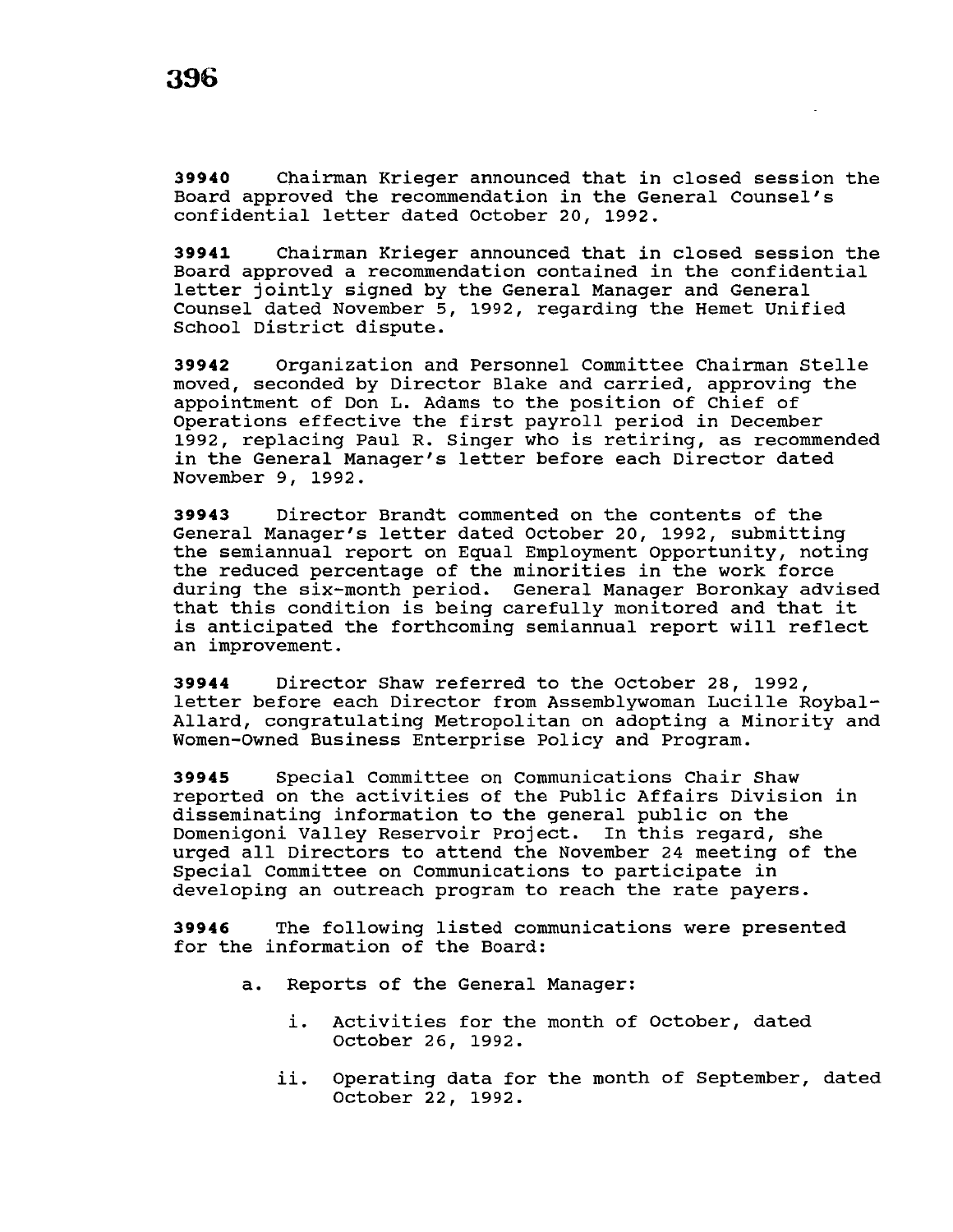- b. Report of the General Counsel on the activities of the Legal Department for the month of October, dated October 30, 1992.
- c. Report of the Auditor on the activities of the Audit Department for the month of October, dated October 30, 1992.
- d. Letter of the General Manager dated October 30, transmitting the Monthly Financial Report for the month of September.
- e. Letter of General Counsel dated November 2, 1992, transmitting the comparative financial statements as of June 30, 1992 and 1991, statements of cash and investments and cash receipts and disbursements as of June 30, 1992, and report of independent auditors.
- f. Letter of General Manager dated October 2, 1992, submitting the annual report of payment of claims for lost matured bonds and interest coupons; issuance of duplicate bearer bonds; replacement of lost registered bonds.
- g. Letter of General Manager dated October 13, 1992, submitting the quarterly report on changes in funding sources for capital program expenditures.
- h. Letter of General Manager dated November 2, 1992, transmitting the variance report for September 1992.
- i. Letter of General Manager dated October 20, 1992, presenting an update on the Lake Mathews Water Quality Management Plan.
- j. Letter of General Manager dated October 27, 1992, regarding the transfer of ownership of Morris Reservoir.
- k. Letter of General Manager, dated October 20, 1992, submitting a status report on the progress of Phase Zero of the Information Systems strategic Plan.
- 1. Letter of General Manager dated October 27, 1992 reporting on Metropolitan's special water storage programs to increase the District's water supply reliability.